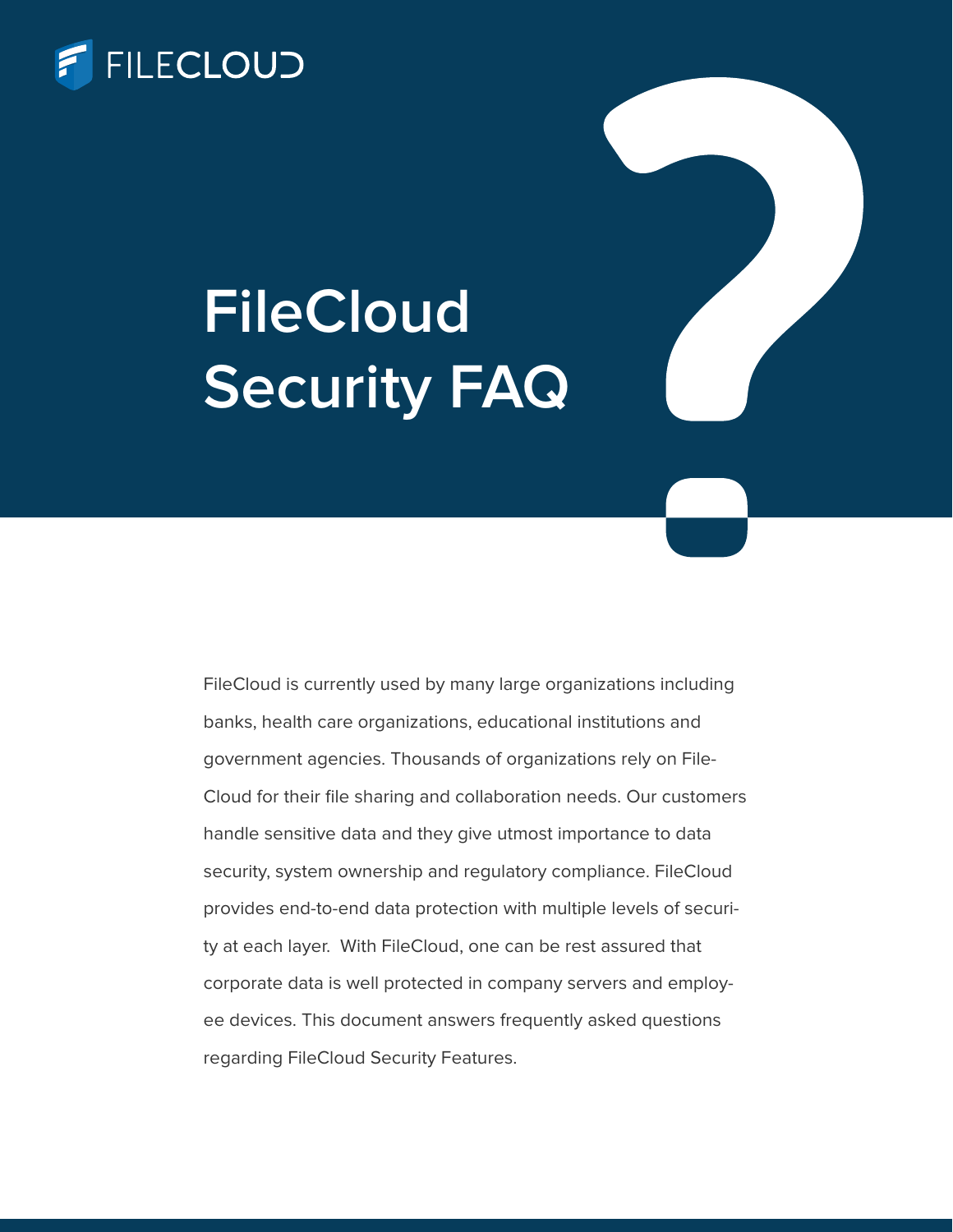

**How Secure is FileCloud?**

**2**

**FileCloud Security Measures and Feature**

# Table of contents

**3**

**Permission Control**



**Network security**



**Transport security**



**Data Security**





**Endpoint Device Protection and Management**

**Data Removal**

**9**

**What general security precautions should I take?**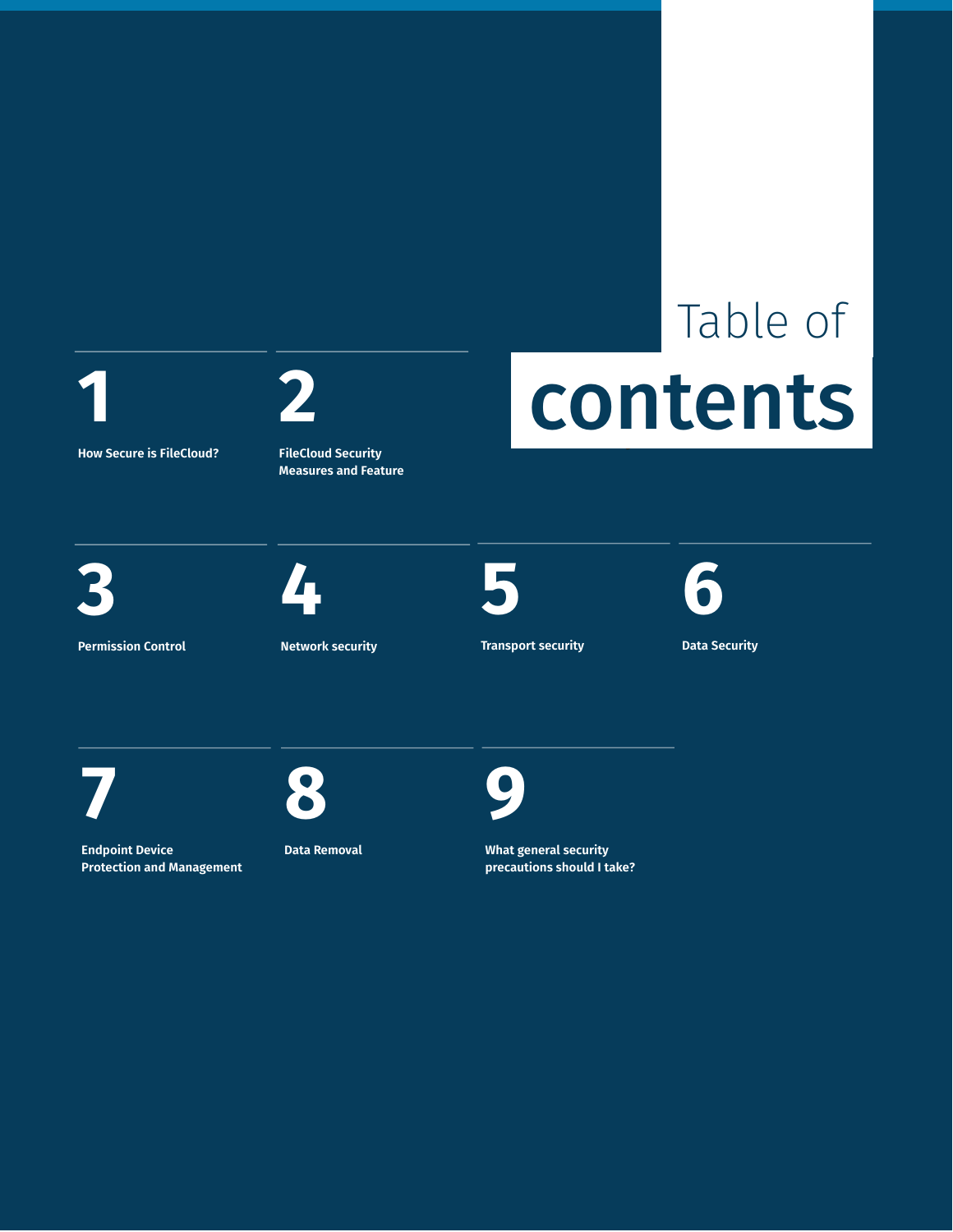

### How Secure is FileCloud?

FileCloud is completely secure and offers multiple levels of data protection. Below is a list of the most notable security features:

### Encryption in-transit and at rest

FileCloud protects the confidentiality and integrity of your files in transit and at rest.

- **+** AES 256-bit encryption to store files at rest.
- **+** SSL/TLS secure tunnel for files transmission.
- **+** Site specific, customer managed encryption keys in a multi-tenant setup.

### Two-factor authentication

2FA adds an extra layer of protection to FileCloud user logins by combining the use of "something you know" (your login credentials and password) and "something you possess" (One Time Passcode) to access FileCloud.

- **+** Adds an extra layer of protection to your FileCloud account.
- **+** Once enabled, FileCloud will require a passcode in addition to your password whenever you login to FileCloud or link a new phone, or tablet.

### Anti-virus scanning

FileCloud supports scanning of uploaded files using ClamAV (an open source antivirus software). Uploaded files are scanned automatically, and any malicious files are removed. Industry Best Practices

FileCloud security includes 256-bit AES SSL encryption at Rest, Active Directory integration, two-factor authentication, granular user and file sharing permissions, client application security policies, anti-virus scanning, unlimited file versioning, recycle bin, file locking, endpoint device protection and comprehensive HIPAA compliant audit trail.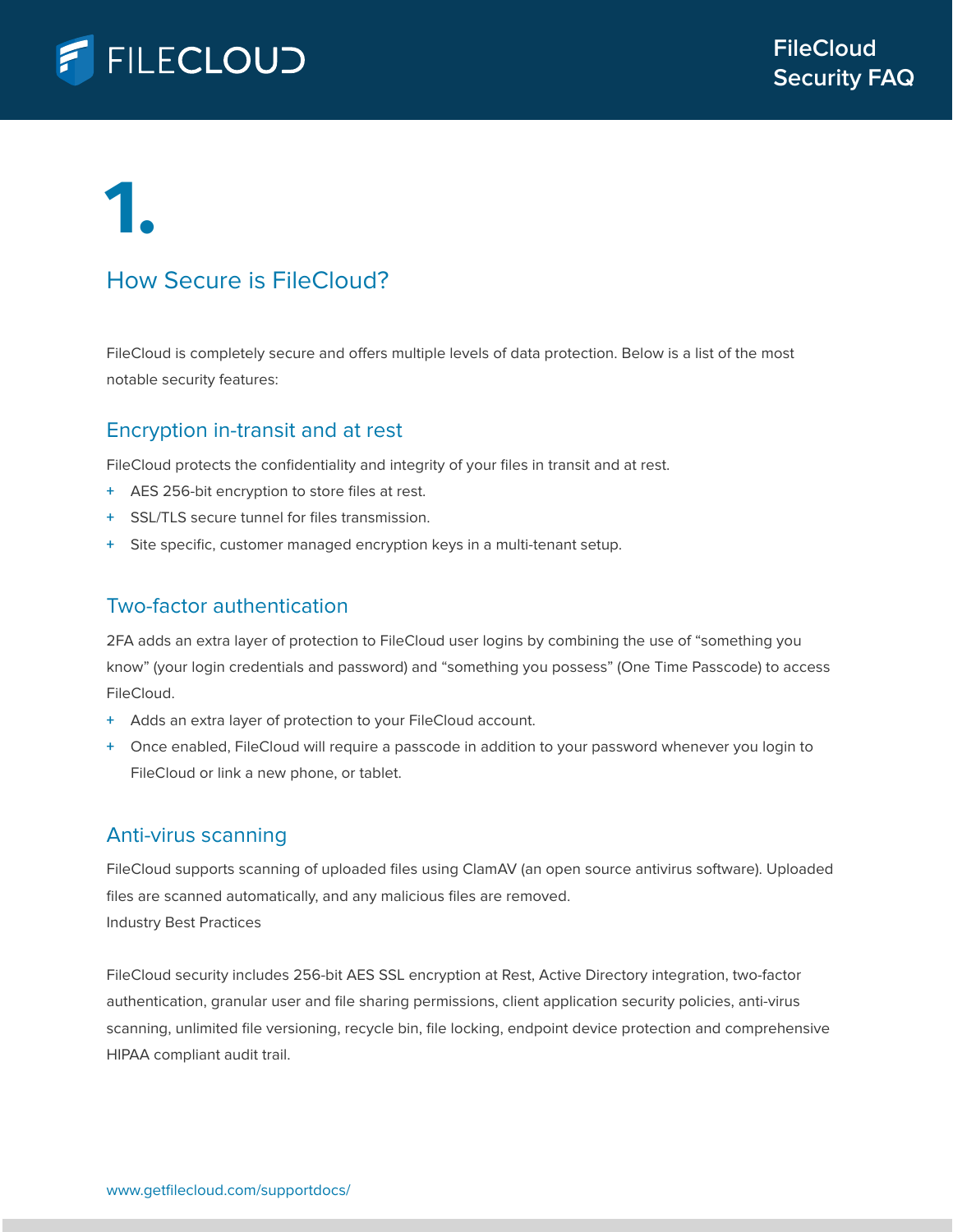

### FileCloud Security Measures and Features

### How can I control who is authorized to use FileCloud system?

FileCloud supports integration with enterprise identity management systems such as LDAP and AD. Therefore, large organizations with existing authentication systems in place can choose to integrate their FileCloud user accounts directly with their active directory deployment.

This allows companies to embrace the cloud without decentralizing user management. As users are created and deleted from active directory, they can be automatically granted or denied access to FileCloud. The full range of password, and lockout policies set in active directory are enforced across all FileCloud access points. Organizations can also connect to AD over SSL. FileCloud supports single sign-on through NTLM as well as SAML SSO.

### How is access control handled in FileCloud?

### **User authentication**

In most infrastructures, the login screen is the most exposed part of an application. This is why FileCloud enables strict user authentication and permission enforcement at every access point, ensuring that only users with the right credentials can access data.

### **Two-factor authentication**

Most security threats today are a result of compromised user credentials. With FileCloud's two-factor authentication, users can require an extra 2FA code as part of the user authentication process. The additional login step requires users to verify their identity using 2FA code sent via email, creating a double check for every authentication.

Even without knowing the login information, unauthorized users can still find ways to access company data by piggybacking through the user's computer while logged in. This is true for any web application, whether accessing a bank account website or personal email. FileCloud is fully aware of these attempts and takes multiple steps to prevent unauthorized access after a user has logged in.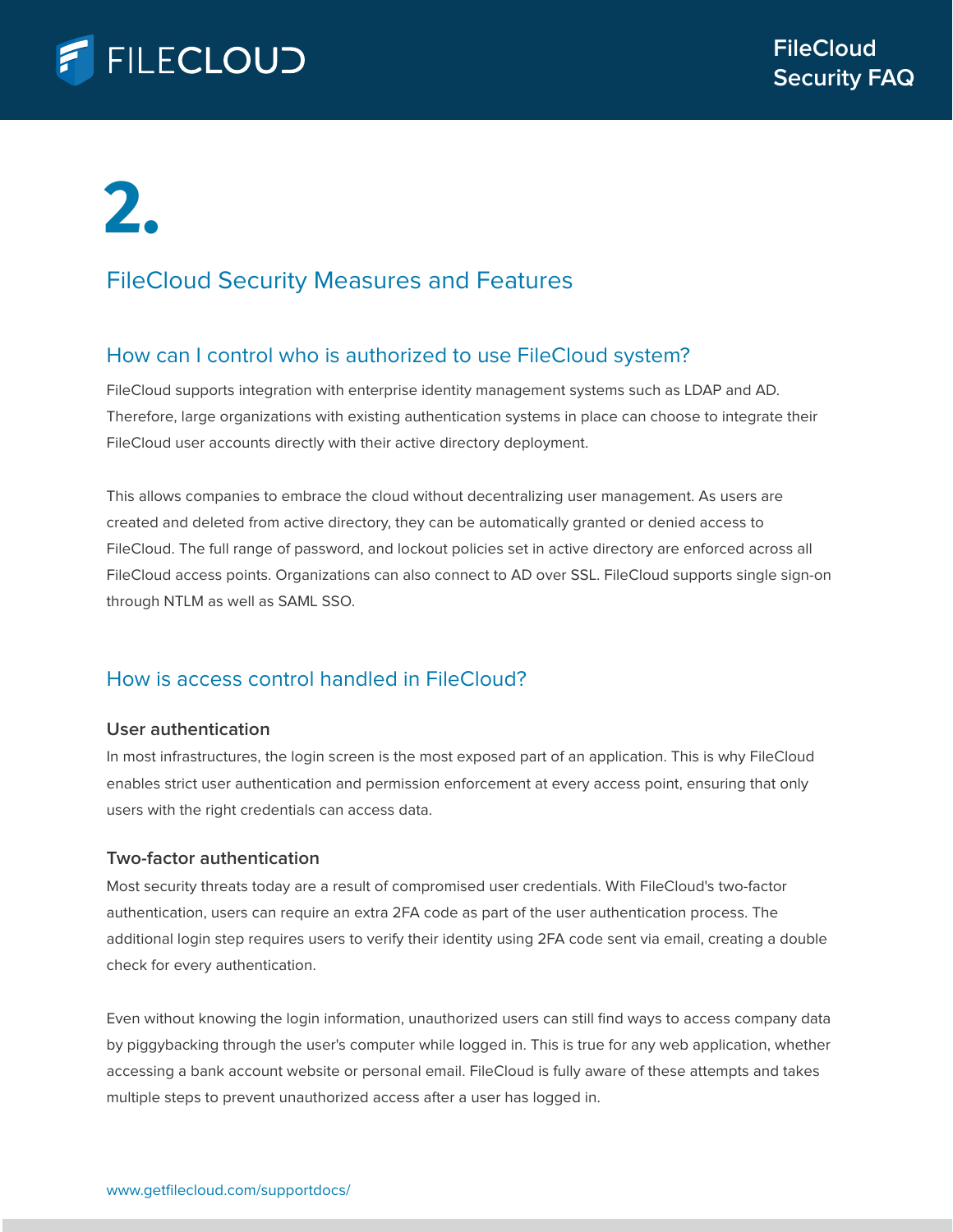First, FileCloud prevents cross-site request forgery and cross-site scripting, meaning that if another website attempts to access FileCloud through a another computer, FileCloud immediately recognizes the unauthorized request by making only one 2FA code available at any point in time.

FileCloud also provides the ability for admins to set shorter length default login sessions using the session timeout parameter. This will keep users actively logged into their account for a limited time only. Once the user excesses the inactivity period the session expires, and the users are required to login again.

### **Password Management**

FileCloud password policy management allows admins to set minimum password length for user accounts and account lockout after failed logins. Account lockout prevents brute force password attacks by immediately locking out the access point after multiple failed login attempts. Once account is locked, both the user and admins are notified through email notification. These best practice access controls allow administrators to enforce stringent business policies adding an extra layer of password protection against unwanted intrusion.

### **Login credentials**

All users are required to enter their username and password. Administrators can set user password strength (i.e. require complex alphabetical and numerical permutations). Additionally, FileCloud monitors and logs all access attempts to user portal.

To protect login credentials, user passwords are hashed using secure hash algorithm. SHA-1 is a secure hash algorithm required by law for use in certain U.S. Government applications, is used in conjunction with other cryptographic algorithms and protocols for the protection of sensitive unclassified information.

### How secure is file sharing in FileCloud?

FileCloud employs several layers of authentication to ensure that only authorized recipients can access the files.

### **Share expiry**

The shared folder/file can be configured for expiry by admin and blocks access to the file after its expiration.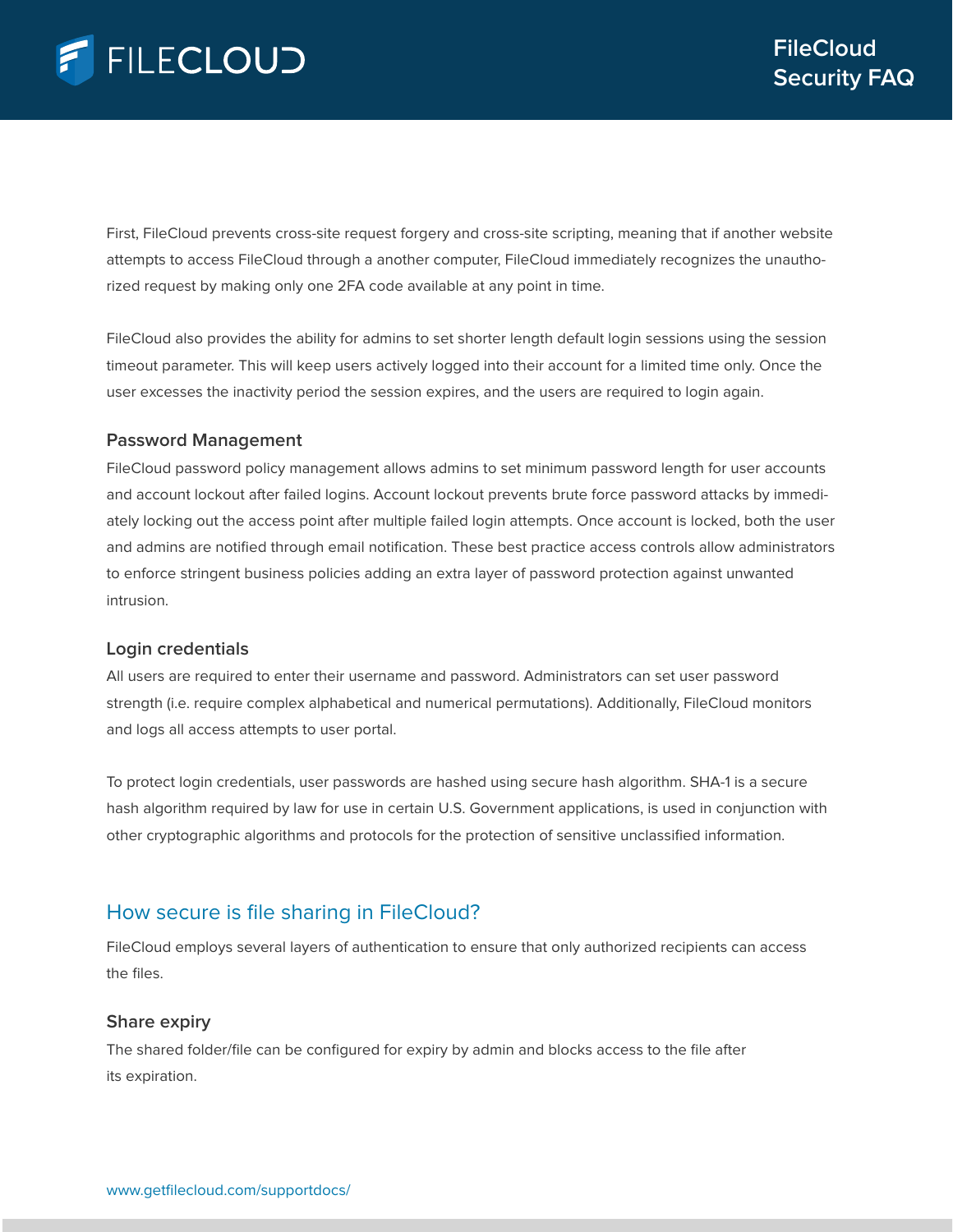### **File change notification**

Admin and users automatically receive notifications through email when files are added, updated or deleted. FileCloud administrators can enable/disable file change notification emails to be sent whenever files have been changed.

### **Download limit restrictions for public shares**

Download limit restrictions can be set for files, which are publicly shared. This limited the number of downloads thus reducing the risk of misusing the file.

### **NTFS shares**

Many organizations have Windows-based network folders that are shared among employees. The permissions on these network folders are managed using NTFS rights setup for various users and groups (generally from active directory). FileCloud can use the same NTFS permissions on the Network Folders for user authorization and access to these resources.

### How is data leak prevention done in FileCloud?

FileCloud has unique capabilities to monitor, prevent, and fix data leakage assuring corporate data is protected across all devices (laptops, desktops, smartphone, and tablets).

### **Remote wipe**

If a user loses a mobile device, the admin can remotely wipe the FileCloud data off that device, protecting confidential files.

### **Audit reporting**

Activity logs capture the, "what, when, who, why, and how," attributes of every user action within the system. Admins can easily filter logs and identify problems.

Block devices, clients

In case of any suspicious activity, admins can selectively block devices, clients (e.g. sync) or permanently remove users from accessing the system.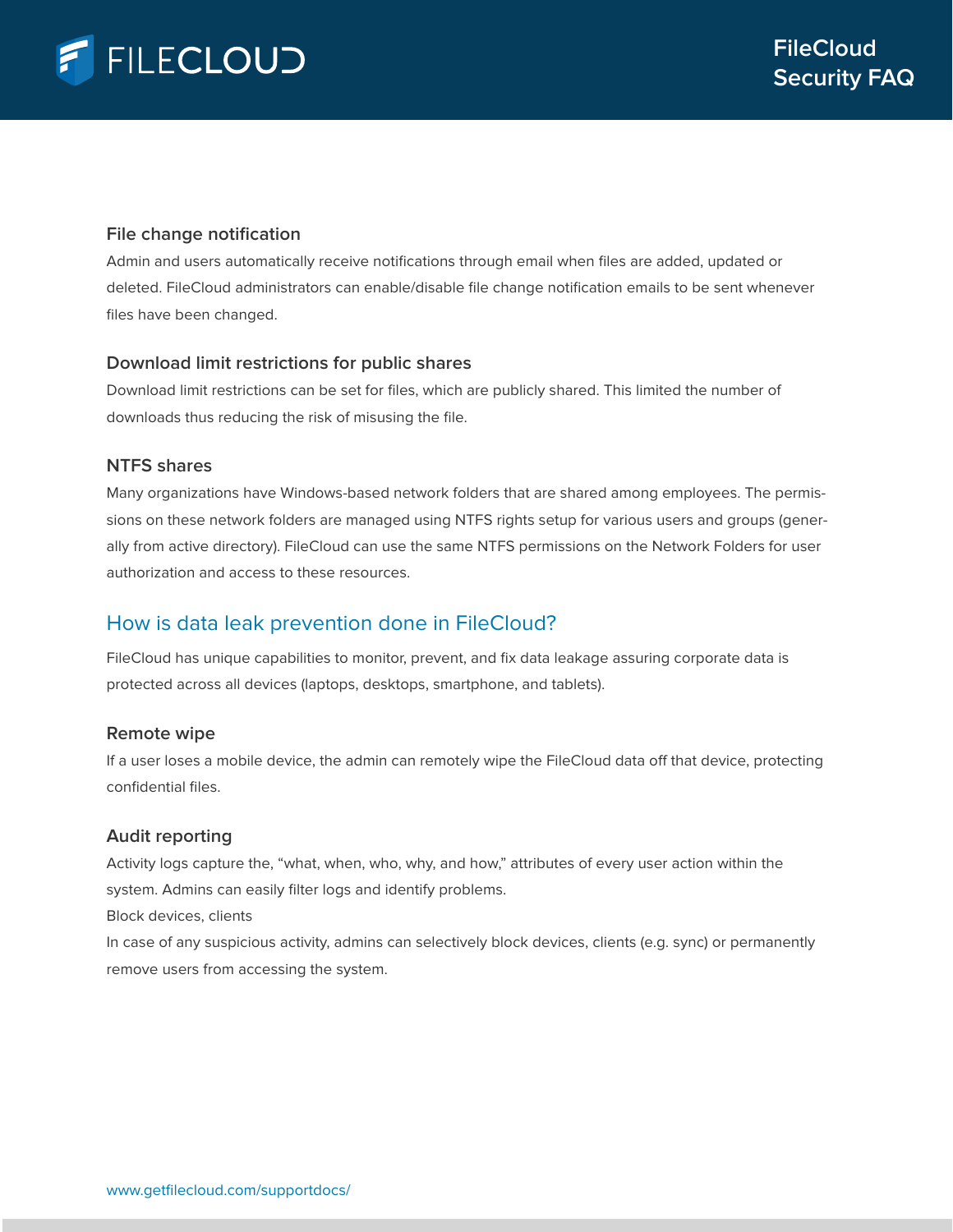### **FILECLOUD**

### **3.**

### Permission Control

### How to manage permissions?

FileCloud provides advanced access controls for assigning and managing folder permissions. These access controls are critical to the implementation of data structure and hierarchy. Admins have the ability to set permissions for each individual user. Access permissions are generally enforced uniformly regardless of location and access method (web browser, FileCloud drive, WebDAV, FileCloud sync, mobile/tablet app).

Admins can also set an expiration date for a user, after which the user permissions will expire and will no longer have access to the FileCloud system. Admin can also disable the user for a certain period of time.

# **4.**

### Network security

### How is FileCloud configured for security with external recipients?

In some networks, it may not be possible or desired to open the firewall port directly to a machine on the LAN, in this case, a server running a HTTP reverse proxy (Microsoft IIS or Apache and others) in the DMZ outside the LAN can forward HTTP requests to the actual FileCloud server in the LAN.

**5.**

### Transport security

Transportation security is enforced with industry standard protocols. FileCloud runs on Apache web server. Apache server can be configured to serve the website securely using HTTPS protocol.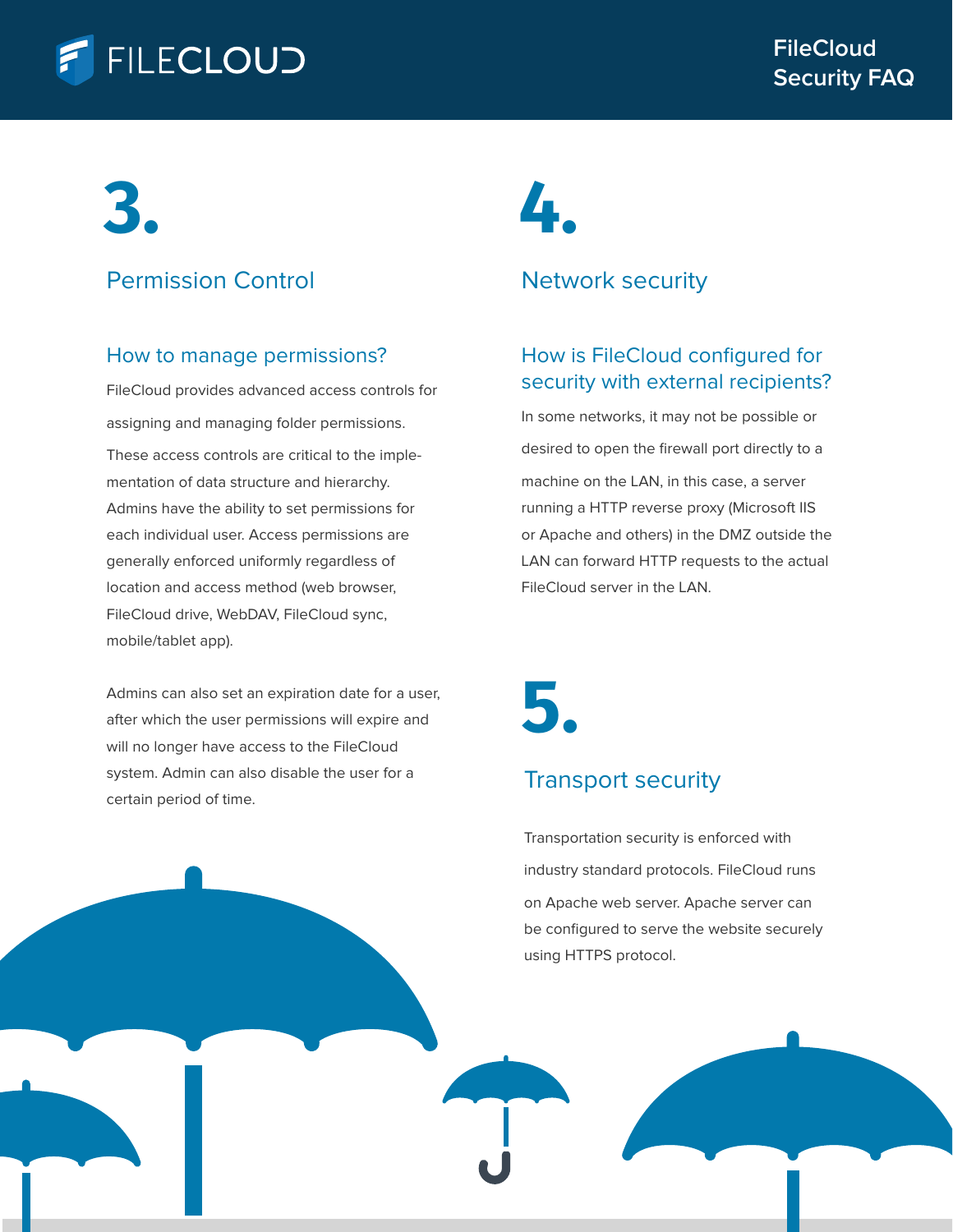

### Data Security

### How is data secured in FileCloud?

### **Storage level encryption**

FileCloud supports storage level encryption, administrator may supply an optional master password and start the initialization process. Without a master password the encryption module cannot encrypt/decrypt files in the FileCloud storage, which adds additional security to the storage system.

### **Technical Details**

An asymmetric key pair (private/public) of 4096 bits RSA SHA-512 digest known as "Master" key is generated with the optional master password. A symmetric key of AES 128 bits known as "Plain File" key is generated. The File key created is encrypted using the Master Private key resulting in an "Encrypted File" key. All the existing unencrypted files (if they exist) in the FileCloud storage will be encrypted before the system will be ready for use.

#### **File encryption**

File encryption is done using the "Plain File" key automatically. Since this encryption process is a symmetric operation, the time overhead added for this encryption is insignificant.

### **Managed Disk Storage**

Default cloud storage is where the user files are stored on a disk file system, which can accessed directly by FileCloud. The managed storage provides FileCloud complete control over the management of user content. Data can be on file systems, a local hard disk, and SAN or NAS disks.

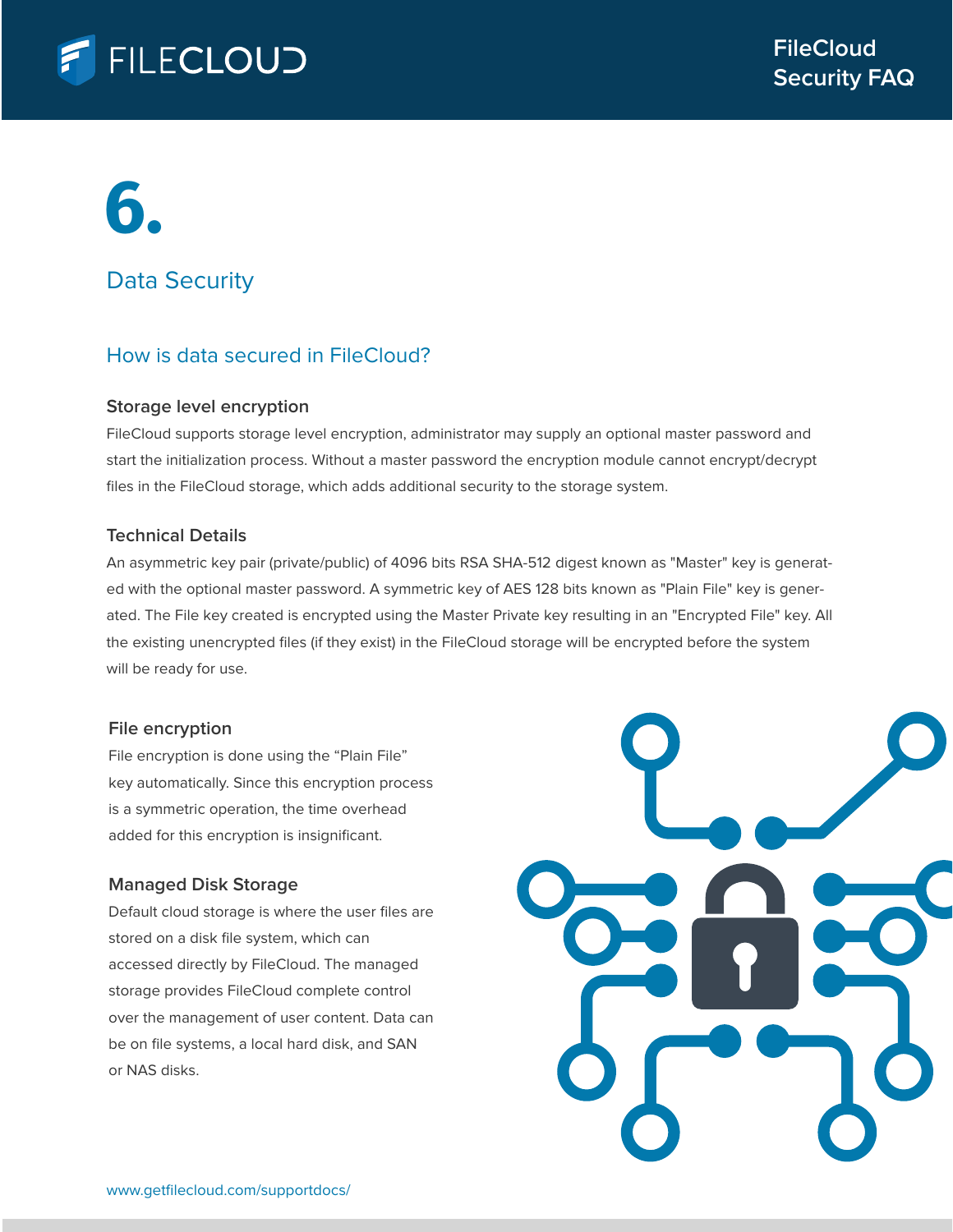

### Endpoint Device Protection and Management

### How to manage remote devices connected to FileCloud?

FileCloud provides a centralized dashboard to control and monitor all remote devices. Within the device control panel, administrators can enforce additional security settings to manage mobile data and devices.

### **Block a device and force wipe of application data**

FileCloud's RCM (Remote Client Management) function allows the Administrator to selectively block a specific client device from logging into the FileCloud server.

In addition to blocking a client device from logging in, the administrator can also wipe FileCloud folders in the remote device

- **+** If the client is not connected, the block (and remote wipe) will happen when a user tries to log into the server.
- **+** If the client is connected, the block and remote wipe will occur, and the client will automatically exit out.

### **Remove client record from the FileCloud system**

This can be due to number of reasons such as the user ID is no longer valid, or the associated client record no longer needs to be managed.

### **What are the various client application policies available in FileCloud?**

FileCloud allows clients to customize client application policies (mobile clients, sync clients, drive client).

**+ Force mobile clients to enable FileCloud app pin lock.** 

If the pin lock is not enabled, the login will be rejected with appropriate message

**+ Disable all mobile client apps from connecting**

 This will prevent login into FileCloud system using mobile client apps (users will be allowed to login only via the web browser).

**+ Disable features such as - download, print, edit, open with, share, or option in mobile client apps.** Admin can set each policy to be overridden for specific user enabling the user to override the global policy.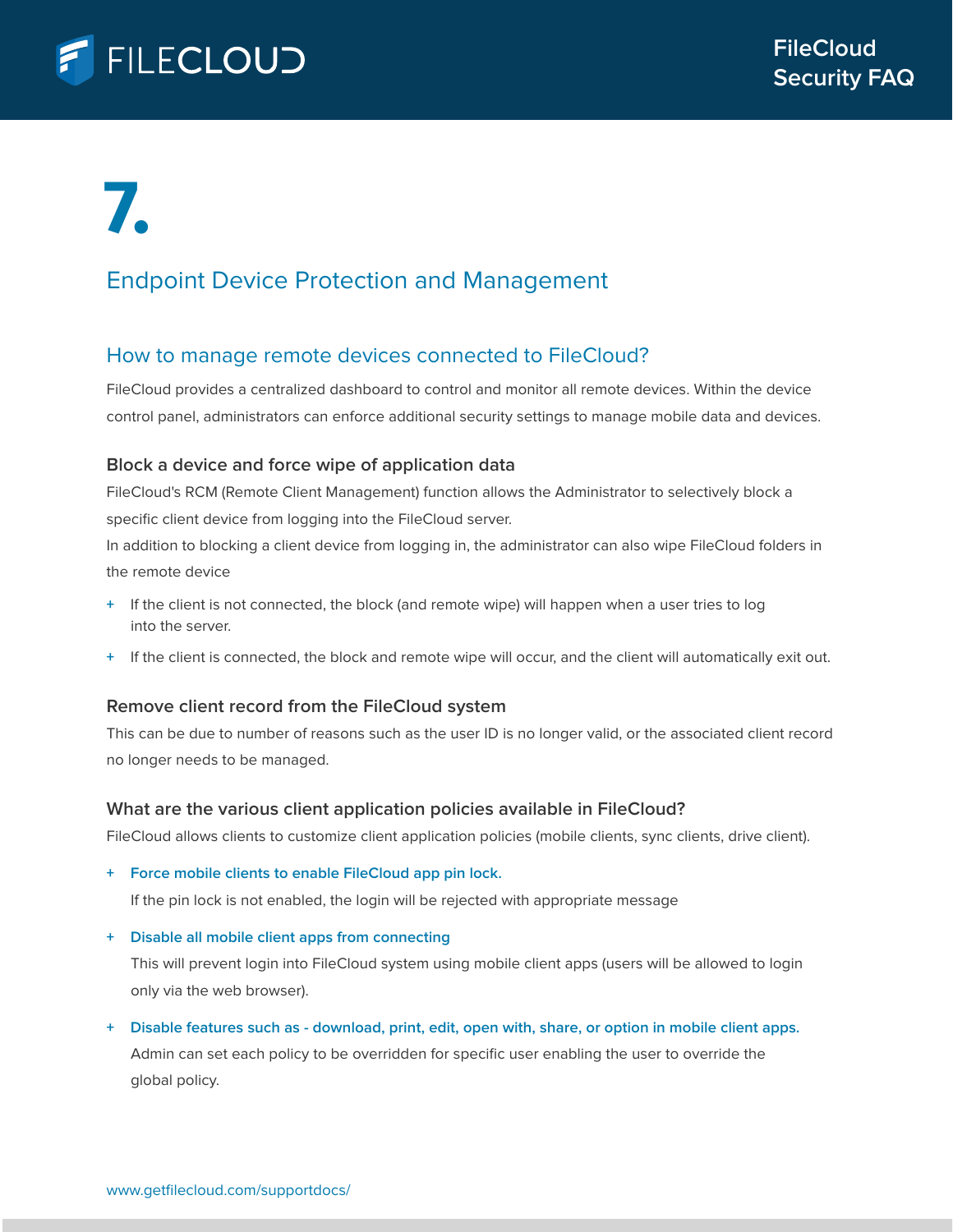

### Data Removal

### **Store Deleted Files**

This feature provides a way to keep deleted files in a "recycle bin." When this option is enabled and user deletes a file/folder, the deleted item gets moved into his/her personal deleted files area. Then the user can restore files from recycle bin or empty recycle bin completely.

### **Clear Deleted Files in Days**

The administrator can set the number of days after which the deleted files will be emptied automatically. Admin has full control over the deleted files, he can empty or restore the deleted files via admin portal for all the users.

# **9.**

### What general security precautions should I take?

- **+** The FileCloud should run under SSL (HTTPS). The Apache webserver requires SSL enabled and SSL certificate valid for the domain needs to be installed. This ensures all data transmitted on transit is secure.
- **+** Ensure MongoDB database is bound to port 127.0.0.1 only **(See advisory).**
- **+** The clients must utilize **https://domain** instead of the standard **http://domain**
- **+** Require stronger passwords by changing the required strength using the minimum password length setting.
- **+** Set default login session length shorter using the session timeout parameter.
- **+** Remote data wipe on mobile phones and PCs when needed.
- **+** Remote block of sync/drive clients and mobile devices.